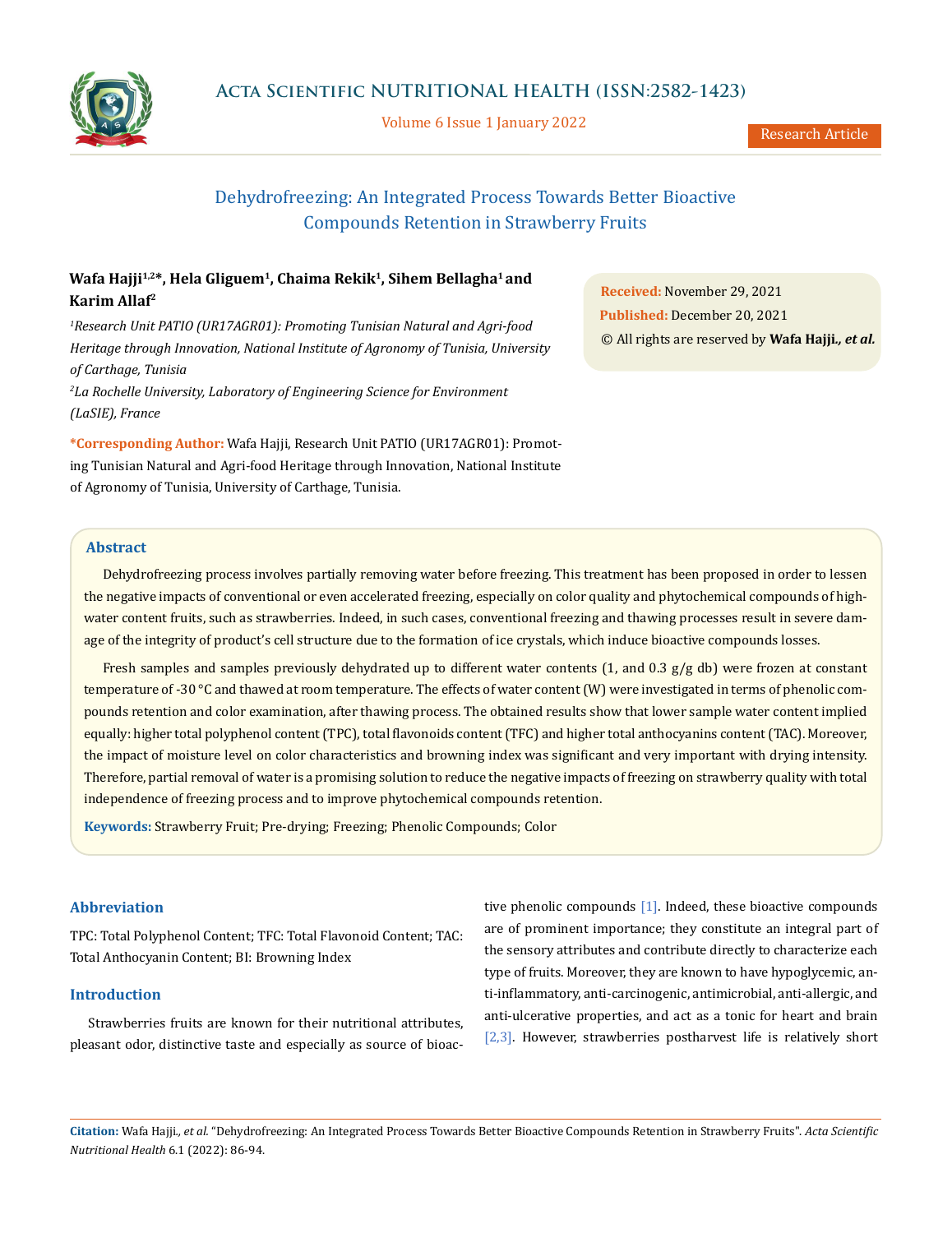since they are highly perishable fruits due to their high-water content and susceptibility to quality deterioration. At the same time, these fruits are highly susceptible to bruises and fungal attacks which may affect their bioactive compounds.

Up to now, freezing technology is the most commonly used method to extend fruits and vegetables shelf life and preserve their bioactive compounds. However, the development of ice crystals during freezing process causes substantial nutritional quality degradation after thawing, through water exudation and organoleptic degradation. Moreover, in the case of perishable fruits and vegetables with high water content and low cellular structure elasticity, such as strawberry fruits, freezing treatment causes irreversible structural damage due to the difference of volume of water before and after freezing. Moreover, leaching phenomena upon thawing contribute to a further loss of solutes, micronutrients, and biocompounds. Indeed, according to the findings of Yanat and Baysal [4], there was 50% loss of total phenolics in cherries for 6 months of storage at -23°C.

Dehydrofreezing process which is defined as a preservation process that involves partial dehydration before freezing may be considered as a potential solution to be used in order to reduce freezing time and to diminish tissue damage by removing part of water from material product prior to freezing  $[5,6]$ . Despite these benefits, researches on studying the impacts of dehydrofreezing on nutritional quality preservation are still relatively scarce. Hence, the main objective of this research work is to evaluate the effects of pre-drying operating conditions on bioactive phenolic compounds of partially dehydrated strawberries fruits after freezing/thawing processes, in terms of total phenolic content, flavonoid content, total anthocyanins content and color.

### **Materials and Methods**

All the materials and methods that are used to complete the study should be mentioned.

### **Sample preparation**

Strawberries (Fragaria var. Charlotte) were purchased from a supermarket in La Rochelle, (France). They were transported to the laboratory and stored at 4ºC until the next day. Strawberries fruits were sorted, washed with tap water and cut with kitchen knife into discs, with  $5 \pm 0.38$  mm as thickness. The initial water content was determined according to AOAC official method 934.06 [7]. The initial water content of fresh strawberry samples was  $9.79 \pm 0.81$  g  $_{\rm H_2}$ O/g db.

### **Partial convective air drying**

Air-drying was used in this study, as a pretreatment to freezing process, in order to partially remove water in strawberries tissues. Partially drying experiments were run in a laboratory-scale dryer. Drying was automatically performed using pre-selected parameters of airflow temperature 40°C and air velocity 3m/s. These operating conditions were chosen following series of experimental studies on drying treatment before freezing process carried out and applied to several food matrices such as strawberry  $[8]$ , quince [6], and apple [9].

#### **Freezing Process**

All strawberry samples at different water content (W) levels i.e. fresh (9  $g/g$  db) and partially dried (at 1 and  $0.3g/g$  db) were frozen in a freezer (Whirlpool Model AFG 363/G, Italy) with an air temperature of -30°C.

### **Thawing process**

Just before starting the different quality analyses, conventionally frozen and dehydrofrozen, strawberries fruit pieces were finally placed for thawing step. The treated fruits containing temperature probes already positioned at their centers (a type K thermocouple probe NEDA16046F22006P, diameter 1 mm, range -200 to +200°C, accuracy  $\pm$  1°C), connected to an automatic recorder (Dostmann electronic 5020-0309, Germany) were removed from the chest freezer operating at -30°C, to be thawed at room temperature until the final temperature reached the room temperature (20°C).

#### **Quality assessment**

### **Determination of bioactive compounds**

#### **Extraction process**

For extraction, 0.5g of each strawberry sample was placed in a 30 ml centrifuge tube within10 ml of acidified methanol (1.0% HCl in methanol,  $v/v$ ). The mixture was agitated, at room temperature for 2 hours, in darkness. The sample suspensions were centrifuged at 6000 rpm for10 min at 4°C and the supernatants were stored at -20°C until analysis [10].

**Citation:** Wafa Hajji*., et al.* "Dehydrofreezing: An Integrated Process Towards Better Bioactive Compounds Retention in Strawberry Fruits". *Acta Scientific Nutritional Health* 6.1 (2022): 86-94.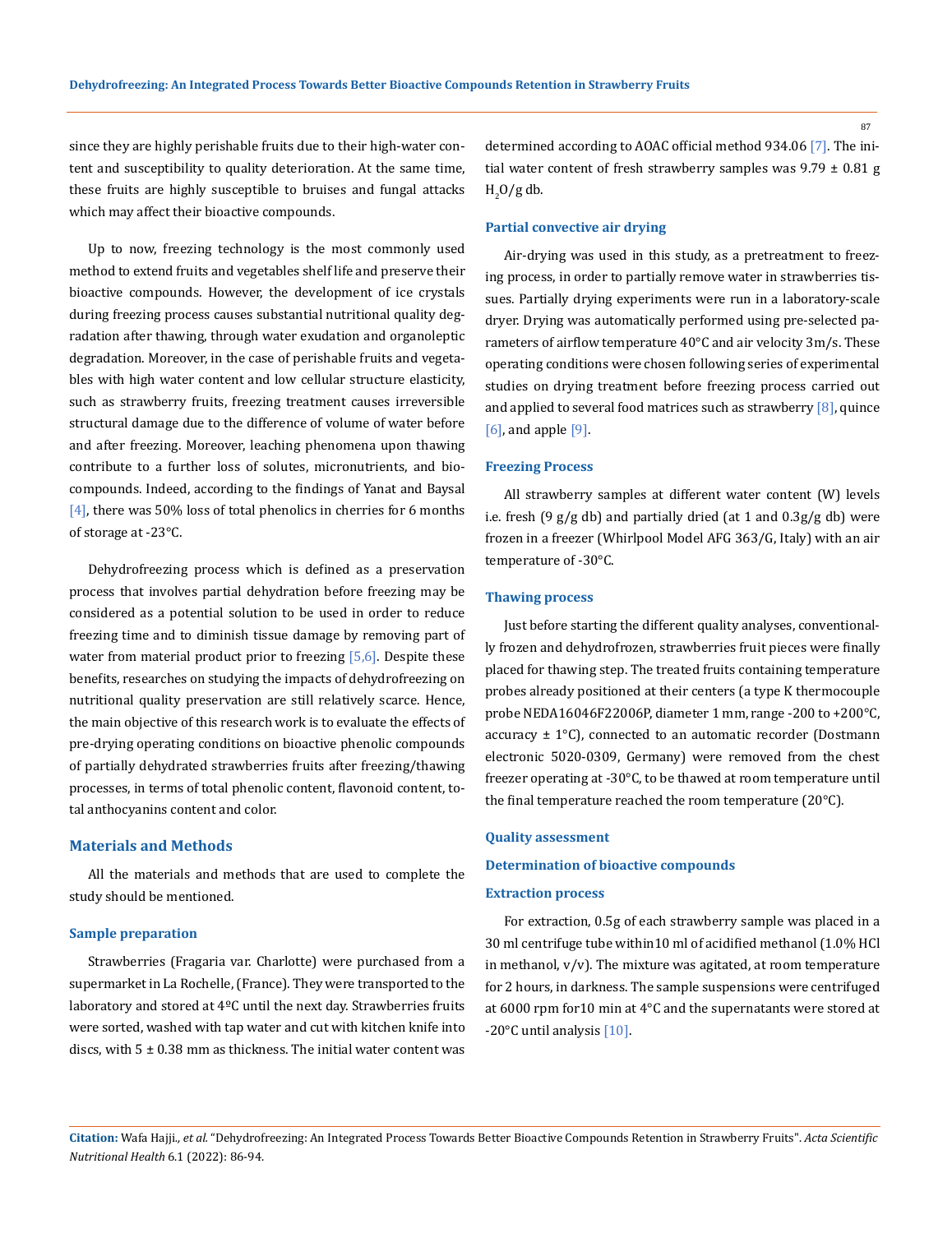### **Total Phenolic Content TPC**

The phenolic content in strawberry extracts was determined by the Folin-Ciocalteu reagent using Gallic acid as the reference compound  $[10]$ . After incubation for 30 min at room temperature, absorption was measured at 765 nm in a JENWAY 6715 UV/V. Gallic acid was used as a standard and the total phenolic content was expressed as gallic acid equivalents (GAE) per 100gram dry basis (g GAE/100 g db) of frozen-thawed fruit, for three replications, through the calibration curve with Gallic acid in the range of 0-500 μg/ml $[5]$ .

### **Total flavonoid content TFC**

Total flavonoid content (TFC) of Strawberry fruit was measured using a colorimetric method based on complex aluminum-flavonoid formation  $[11]$ , followed with the measurement of absorbance at 510 nm against the blank. The outcome data were expressed as mg/g of quercetin equivalents in milligrams per gram (mg QE/g) of dry extract.

#### **Total anthocyanin concentration**

0.2 ml of strawberry extract was diluted with 1.8 ml acidified methanol (1.0% HCl in methanol) and absorbance was taken at 250 nm. An acid pH was used to move the anthocyanins to the flavy liumion form, which exhibits coloration, thus being able to quantify them by spectrophotometry. Total anthocyanin concentration (TAC) was calculated as pelargonidin-3-glucoside according to Eq.1 similarly to [10]:

$$
TAC = \frac{A}{\varepsilon} * \frac{V}{1000} * MW * \frac{1}{m} * 10^{6} \quad \cdots \cdots \cdots \cdots (1)
$$

Where:

TAC: Concentration of total anthocyanins content per sample was expressed as g pelargonidin-3-glucoside equivalent per 100 g of dry basis (g eq.Pe-3-Gl/100g db),

A: The absorbance reading,

ε: The molar absorptivity (pelargonidin-3-glucoside=15.600l/(mol cm)),

V: Total volume of anthocyanins extract l,

MW: The molar weight of pelargonidin-3-glucoside=433.2g/mol

m: The sample weight, g.

### **Color examination**

The color of frozen, and dehydrofrozen at different moisture content level strawberries samples was measured with a Konica Minolta CR-300 colorimeter. In this study, response color coordinates L, a, and b were adopted in order to evaluate the effect of partial water removal prior to freezing process on strawberry optical quality.

L, a, and b coordinates show the degree of brightness, the degree of redness (a) or greenness (-a), and the degree of yellowness (b) or blueness (-b), respectively.

Color was measured in Hunter L, a, b units, and as Browning index (BI), defined as following:

$$
BI = (100 * (x - 0.31)) / 0.17
$$
........(2)  
With:  $x = \frac{a + 1.75 * L}{5.645 * L + a - 3.012 * b}$ 

#### **Statistical analysis**

Since the operating parameter is the initial water content (W) of strawberry samples, one-factorial analysis of variance (ANOVA) was carried out to estimate the least significant differences (LSD) among the media of phenolic compounds: TPC, TFC and TAC and color properties at a confidence level of  $95\%$  (p<0.05). The statistical estimation was done using Statgraphics Plus software for Windows (1994, version4.1, Levallois-Perret, France).

### **Results and Discussion**

The impacts of initial water content levels (W) on phenolic compounds (TPC, TFC, and TAC), and color properties of conventionally frozen and dehydrofrozen strawberry fruit were investigated.

#### **Strawberry phenolic compounds**

#### **Total polyphenol content TPC**

The results of total polyphenol contents (TPC) of frozen and dehydrofrozen strawberries with different water contents, after thawing at 20°C are given in table 1.

Data are expressed as the mean  $±$  standard deviation. Values for the same line, having the same letter (a, b and c) for TPC, TFC, and TAC, respectively are not significantly different at a confidence level of 95%.

**Citation:** Wafa Hajji*., et al.* "Dehydrofreezing: An Integrated Process Towards Better Bioactive Compounds Retention in Strawberry Fruits". *Acta Scientific Nutritional Health* 6.1 (2022): 86-94.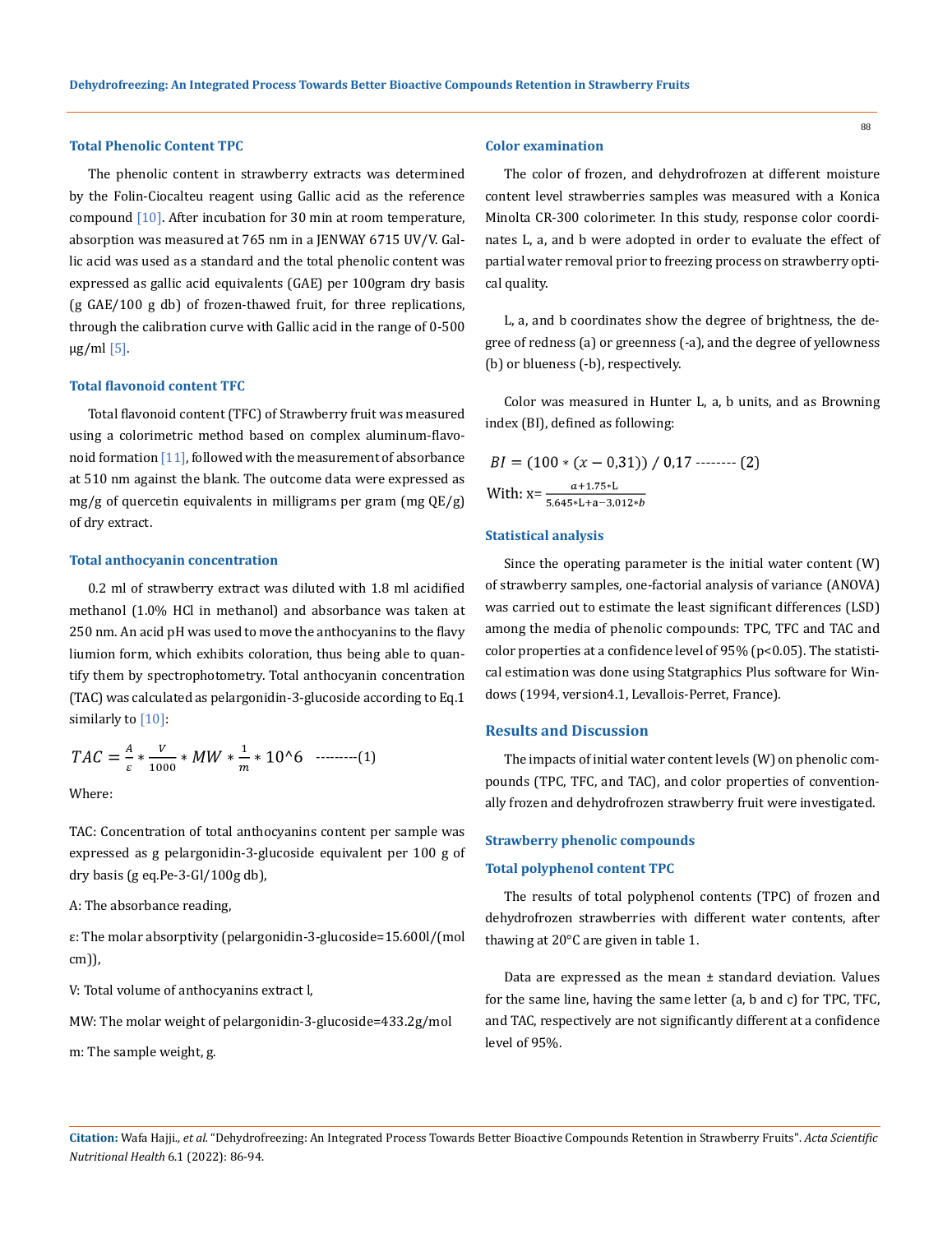| <b>Phenolic com-</b>  | Water content $(g H2O/g db)$ |                   |                  |
|-----------------------|------------------------------|-------------------|------------------|
| pounds                | $\mathbf{q}^*$               |                   | 0.3              |
| TPC $(gAGE/g)$        | $2.77 \pm 0.18a$             | $1.89 \pm 0.08$   | $1.27 \pm 0.29c$ |
| $100g$ db)            |                              |                   |                  |
| TFC (g QE/100g        | $0.68 \pm 0.3a$              | $0.41 \pm 0.05$ h | $0.37 \pm 0.05c$ |
| db)                   |                              |                   |                  |
| TAC (Pe-3-            | $0.29 \pm 0.01a$             | $0.36 \pm 0.03$   | $0.34 \pm 0.04$  |
| $\frac{Gl}{100g}$ db) |                              |                   |                  |

**Table 1:** Impact of Conventional Freezing and Dehydrofreezing processes on phytochemical compounds of Strawberry fruit after thawing at 20°C.

\*Frozen and thawed raw material.

Fresh strawberry fruit var Charlotte presents a total initial polyphenol content of  $4.18 \pm 0.16$  g Gallic acid/100 g dry strawberry sample. This level of phenols for unprocessed strawberry is in the range of those reported by several other authors  $[12]$ .

Partial air drying implied a significant reduction of total polyphenol content (TPC). Indeed, TPC of partially dried strawberry samples were 2.48 and 1.54 g AGE/100g db for water contents of 1 and  $0.3$ g H<sub>2</sub>O/g db, respectively. TPC losses as compared with the fresh samples varied from 41 to 63%. Similar tendencies were found on strawberries dried at different temperatures from 40°C to 60°C; Indeed, López-Ortiz, Méndez-Lagunas [13] proved that increasing temperature and drying time negatively affected the TPC concentration during drying of strawberries samples. The decrease in TPC can be also associated with degradation of enzymes, cell structure and molecular deformation.

Similarly, as it is shown in Table 1, the conventional freezing process of fresh strawberry fruit with 9 g  $\rm H_2O/g$  db water content, caused a significant reduction in TPC. TPC losses were important for strawberry samples without any pre-dehydration stage and decreased for partially dried ones after the freezing/thawing process. Indeed, TPC losses caused by freezing and thawing processes are about 50, 24, and18% for samples with initial water contents of 9, 1, and  $0.3$ g H<sub>2</sub>O/g db, respectively. These experimental results are in agreement with those of other researchers, who claimed that polyphenol content reduction, during freezing could be linked to polyphenol oxidase (PPO) linked to the cell wall, released with cellular disturbance of the fruit  $[14]$ . Besides, the degradation of polyphenolic compounds is greater during the thawing step and their

interaction with oxidative enzyme is most active in samples with higher water content fruit. In parallel, the intense texture damage after the freezing/thawing process for such high-water level fruit leads to extremely high water exudation and, consequently, more leaching of water-soluble nutrients [5].

Moreover, several researchers studied the effect of the dehydrofreezing process on polyphenols content, on different fruit and vegetables such as apples  $[15]$ , and quince fruit  $[5]$ . These authors reported that dehydrofreezing induced as light depletion of polyphenolic compounds in dehydrofrozen samples compared to conventionally frozen ones, which proved a higher polyphenols retention, respect to conventional freezing. This support that partial dehydration is useful to relieve the loss of polyphenols in frozen/ thawed samples.

### **Total flavonoid content TFC**

Among the phytochemical substances present in fruit, flavonoids are considered as the main components of functional foods that act on health through the prevention of cardiovascular disease, oxidative stress, cancer, and inflammation. The total flavonoid content of fresh strawberries was found to be  $1.08 \pm 0.08$  g EQ/100 g db. These values are in good agreement with the data between 0.4 and 0.98 g EQ/100 g in nine different strawberry genotypes [16]. The amount of phenolic compounds in fresh fruit depends on the harvest period, environmental characteristics, cultivar variability, and fruit maturity [17].

As described in table 1, the conventional freezing process has a significant loss effect in total flavonoid content ( $p < 0.05$ ). TFC losses after the freezing and thawing processes are about 37%. This significant reduction of TFC is related to the initial high-water content in a similar way to the results obtained for TPC.

Partial air-drying results in a significant decrease of total flavonoid content (TFC). Indeed, TFC of partially dried strawberry samples with different water contents of  $1$  and  $0.3$ g H $_{2}$ O/g db were 0.62 and 0.41 g QE/100 g db, respectively. TFC losses during drying as compared with fresh strawberry samples varied from 43 to 62%.

It is worth highlighting, from Table 1, that the dehydrofreezing process is a relevant solution to sustain freezing major problems, in terms of phytochemical retention. Compared to fresh material,

**Citation:** Wafa Hajji*., et al.* "Dehydrofreezing: An Integrated Process Towards Better Bioactive Compounds Retention in Strawberry Fruits". *Acta Scientific Nutritional Health* 6.1 (2022): 86-94.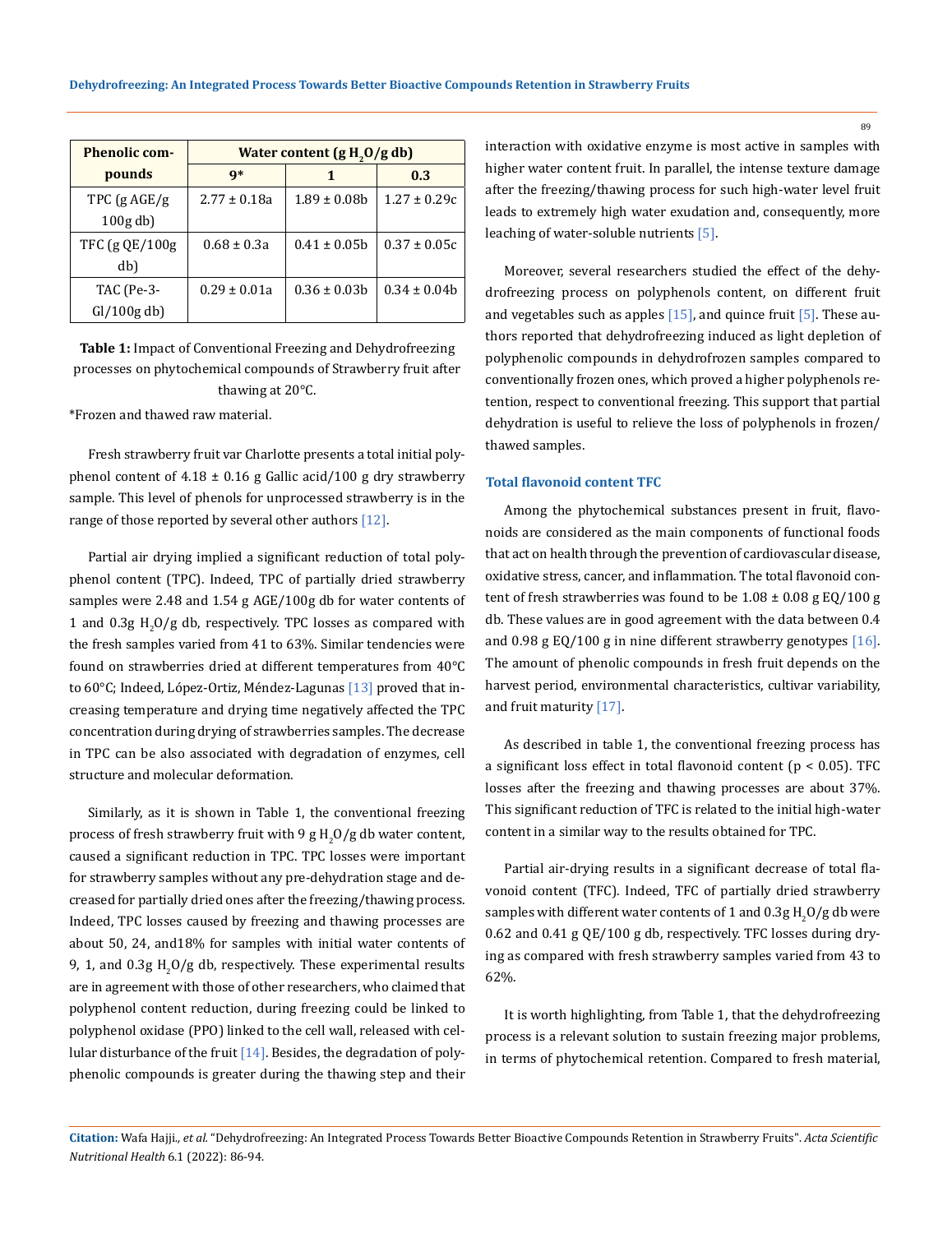TFC losses were in the range of 34% and 12% for dehydrofrozen strawberry samples at 1 and 0.3 g  $H_2O/g$  db, respectively. Indeed, partial dehydration prior to freezing reduces TFC losses. Again, the level of these reductions can be correlated with the level of thawed water exudates and the preservation of cell walls  $[5]$ . The low water activity of the strawberry sample after the drying process would lead to a reduction in enzymatic browning reactions and preservation of the quality of the strawberry [18].

In fact, the degradation of flavonoid in frozen fruit is most likely related to the presence of native enzymes, in particular polyphenol oxidase, which would lead to the degradation of flavonoid into phenolic acids or simple phenolic compounds as a result of degradation of the cell structure [19]. Moreover, Flavonoid losses promoted by hot air drying could be explained by their possible oxidation. Indeed, prolonged thermal treatment may be responsible for a significant loss of natural antioxidants, as most of these compounds are relatively unstable.

Combining convective air-drying and freezing processes, leads to better TFC retention. Indeed, TFC losses are less important for lower initial water content levels (W < 1g H<sub>2</sub>O/g db). These findings explain the cryoprotecting effect of the dehydrofreezing process in the phytochemical content of frozen/thawed fruit. This effect may be correlated to the lower freezable water content, which plays a key role in the decrease of the series of reactions leading to the brownness of fruit tissues.

Finally, dehydrofreezing could better maintain phenolic compounds such as flavonoid presumably thanks to the preservation of the cellular structure after freezing, the less generation of native enzymes such as polyphenol oxidase, and the decrease in enzymatic browning in damaged tissues.

### **Total anthocyanins content**

The group of phenolic compounds in strawberry which has received the most attention is the anthocyanins, a major cluster of water-soluble pigment from the flavonoid group. It directly contributes to the coloration of the strawberries and is responsible for their bright red color. Anthocyanins were claimed to possess diverse biological properties and therefore are considered as secondary metabolites with a potential nutritional value [1].

Fresh strawberries have a total anthocyanins content of  $0.55 \pm$ 0.05 g Pe-3-Gl/100 g db. These values corroborate those reported in the literature with a TAC for fresh strawberries varying between 0.32 and 0.56 g/100 g db [20].

The pre-drying process results in a significant loss (19% to 27%) of anthocyanins, largely due to their very high sensitivity to temperature and the oxygen. Pelargonidine 3-O-glucoside, which is the predominant anthocyanins in strawberries with 90% of the total anthocyanins, is less stable during drying than other anthocyanins. This result is consistent with other findings and several research studies on the effects of drying on the anthocyanins content of strawberries [21].

In recent years, several studies have been carried out to evaluate the effect of different drying methods (thermo-degradation/thermo-protection) on different groups of anthocyanins compounds. Losses of anthocyanins have been reported at rates ranging from 45-75% during drying at elevated temperatures of 60, 70, or 80°C. These experimental results suggest that the duration and intensity of heat treatment have a strong impact on anthocyanins retention. Therefore, although anthocyanins are lost because of the high temperature and the retention of the pigment in a smaller volume, the drying conditions in terms of temperature and presence of oxygen may promote the activity of polyphenol oxidase, resulting in the browning that characterizes many dehydrated food materials. Indeed, the presence of oxygen, is the key factor contributing to the significant change of thermodynamic parameters in anthocyanin degradation and may be regarded as a catalyst for anthocyanin degradation. In oxygen-rich conditions, as the hot air-drying process, the reactivity of anthocyanin degradation is higher and the system can react faster to generate the activated complex [22].

As shown in Table 1, freezing/thawing processes significantly decreased (p < 0.05) the TAC when performed on a sample with high initial moisture content. Indeed, the more the freezing/thawing processes adversely affect the structure, the more the retention of TAC decreases. After the strawberries were thawed at 20 °C, a decrease of 47% was observed.

Torreggiani, Forni  $[23]$  reported a significant loss of strawberry anthocyanins at -10°C and -20°C, respectively. This reduction is due to numerous factors such as temperature, light, oxygen, ascorbic acid, sugars, and enzymes  $[24]$ . Scibisz and Mitek  $[25]$  reported also that the quantity of anthocyanins in frozen fruit depended on fruit species and thawing method.

**Citation:** Wafa Hajji*., et al.* "Dehydrofreezing: An Integrated Process Towards Better Bioactive Compounds Retention in Strawberry Fruits". *Acta Scientific Nutritional Health* 6.1 (2022): 86-94.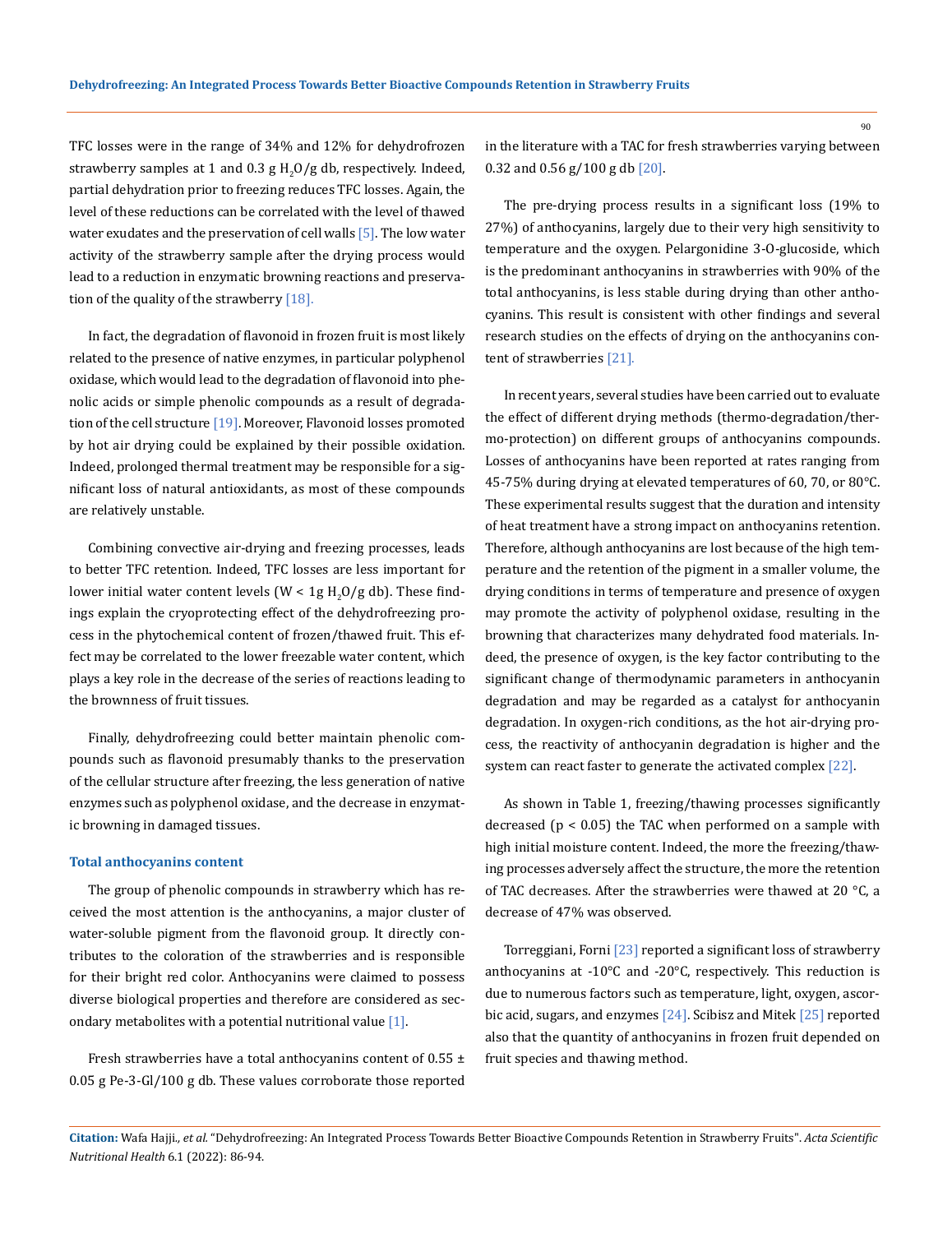Dehydrofreezing process presented interesting results for TAC retention compared to conventional freezing treatment. Partial water removal before freezing allowed a significant increase in the retention of total anthocyanins content in comparison to TAC of conventional frozen ones. As explained by Gobbi, Bertolo [26] this phenomenon could be due to both enzymatic inactivation and greater extractability resulting from increasing skin permeability after the heat treatments.

### **Color evaluation**

Data on the color characteristics L, a and b and color derivative parameter i.e. browning index (BI) of fresh, frozen and dehydrofrozen strawberries fruits after thawing process, are plotted and depicted in figure 1 (a; b; c; and d).



**Figure 1a:** Effect of freezing and dehydrofreezing processes on lightness coordinate L of RM, and partially dried strawberries samples (1, and 0.3  $g H<sub>2</sub>O/g$  db).



**Figure 1b:** Effect of freezing and dehydrofreezing processes on color coordinate a of RM, and partially dried strawberries samples (1, and 0.3 g  $H_2O/g$  db).



**Figure 1c:** Effect of freezing and dehydrofreezing processes on color coordinate b of RM, and partially dried strawberries samples (1, and 0.3 g  $H_2O/g$  db).



**Figure 1d:** Effect of freezing and dehydrofreezing processes on Browning index BI of RM, and partially dried strawberries samples (1, and 0.3  $g H<sub>2</sub>O/g$  db).

Data are recorded as the mean  $\pm$  standard deviation. Values having the same lowercase letter (a, b, and c), for different color parameters L, a, b and BI of fresh raw material (RM), frozen RM and dehydrofrozen samples (1 and  $0.3$  g/g db) are not significantly different at a confidence level of 95%.

As illustrated in Figure 1 (a, b, and c), the measurement of L, a, and b coordinates for fresh samples (RM: 9 g  $\rm H_2O/g$  db) showed a low L value ("L" value:  $32.22 \pm 0.36$ ) for lightness, a positive a value  $(28.97 \pm 0.15)$  for red color, and a positive b value  $(16.05 \pm 0.13)$ for yellow color. Freezing and thawing processes, have caused significant changes on all color settings (L, a, and b): these changes

**Citation:** Wafa Hajji*., et al.* "Dehydrofreezing: An Integrated Process Towards Better Bioactive Compounds Retention in Strawberry Fruits". *Acta Scientific Nutritional Health* 6.1 (2022): 86-94.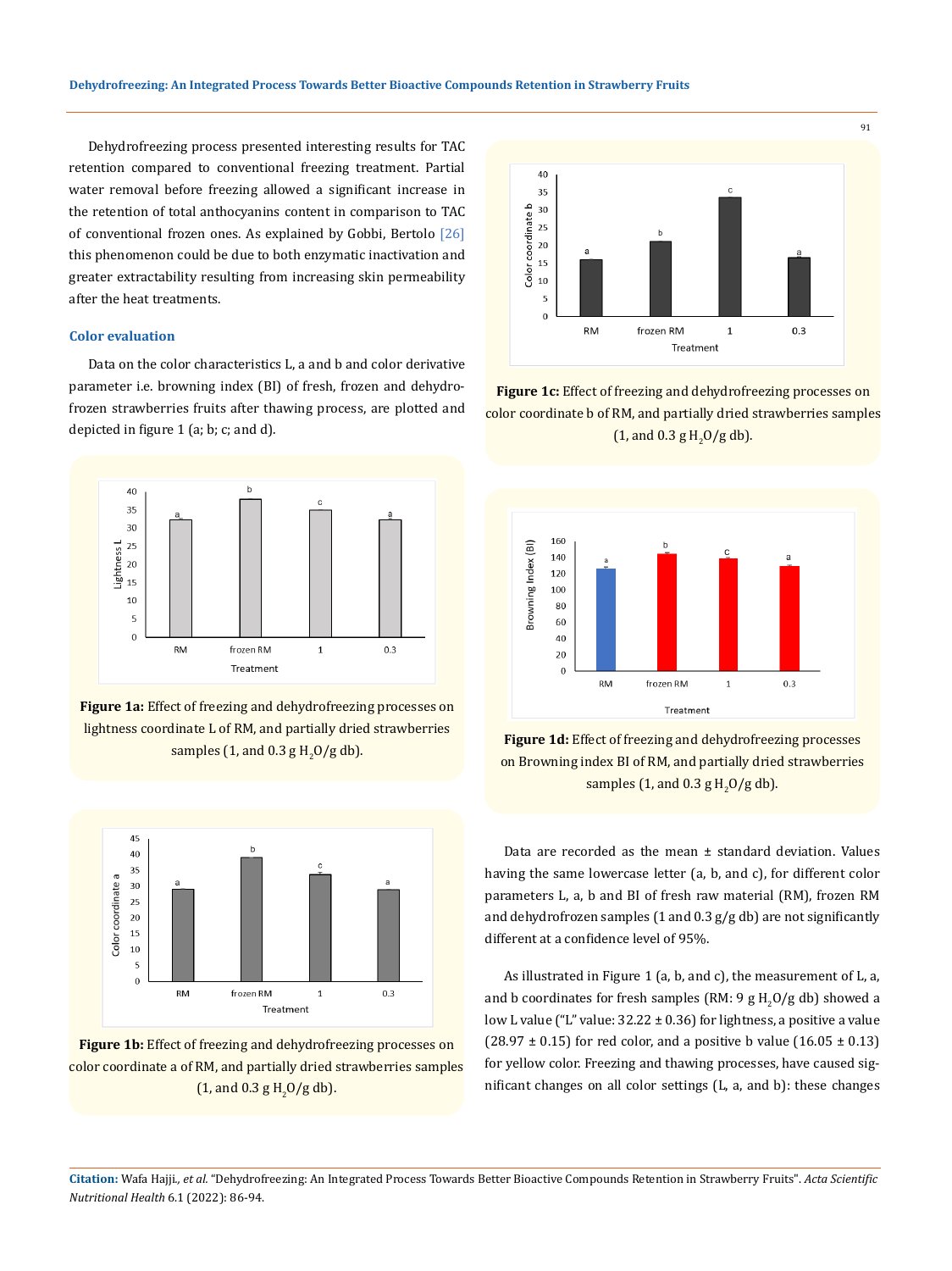could be attributed to the diffusion of the phenolic pigments from the center of the strawberry fruit to the outermost cell layers due to the damaged walls (the crystallization and fruit volume increase) during freezing, and to the cell sap leaching during thawing, as described and obtained on several fruits and vegetables such as strawberries  $[27]$  and quince fruits  $[6]$ .

Interestingly, among color parameters, an increase in "a" (greenness/redness) value was a characteristic color change which led to a higher value (BI) in frozen/thawed strawberry (Figure 1-d) compared to fresh sample. These Higher "a" values were attributed to pigment diffusion from the center of the fruit to the outmost cell layers because of disrupted cell walls. Moreover, Compared to RM samples, conventionally frozen strawberries exhibited markedly higher "L" values, which might be a result of small ice crystal formation on the fruit surface, as previously reported by Zaritzky, Añón [28].

Based on the data obtained from the dehydrofreezing process, a significant decrease of thawing impact on color coordinates has been noticed. Figures 1(a, and b) highlighted the effect of the freezing/thawing process on lightness and redness decreases with water content deceleration and remained insignificant for samples pre-dried at  $0.3$ g H<sub>2</sub>O/g db. Similar studies of various fruits and vegetables have highlighted the protective role of dehydrofreezing on the optical quality of thawed products such as) and mango  $[29]$ and quinces  $[6]$ . This can be attributed to the lower water activity of strawberries samples after drying process which caused the reduction of enzymatic browning reactions [30].

As expected, calculated browning index BI values of strawberry fruit after thawing (Figure 1-d), induced by freezing and dehydrofreezing processes, strongly agree with color parameters values cited above in Figure 1 (a, b and c). It decreased significantly ( $p <$ 0.05), with the decrease of water content levels. For frozen RM, 1, and  $0.3$  g H $_{\rm 2}$ O/g db water content samples, it manifested initial values of 144.93 ± 1.31, 138.83 ± 1.12, and 129.70 ± 1.12 for 9 (frozen RM), 1, and 0.3, respectively. The combination of both methods of convective air-drying and freezing has led to a better preservation of color. Indeed, the lower the partial water content issued from drying process, the lower the strawberry color change issued from freezing/thawing. These findings explain the cryoprotecting effect of dehydrofreezing process in frozen/thawed fruit color. This effect may be due to lower freezable water content, which plays a role in

the decrease of the number of reactions leading to the brownness of the fruit tissues [6].

The color change of fruits is generally because of the destruction of anthocyanins causing rise in polymeric color. Since, monomeric anthocyanins convert into polymeric form, frozen products of plant origin undergo various modifications in color during freezing/thawing process, owing to changes in the naturally occurring pigments, such as anthocyanins. or by enzymatic browning, when color change is related to fruits with red hue, this is because of anthocyanin (water soluble) destruction by enzyme-induced oxidation of the polyphenols during processing and storage. Additionally, Alterations in color owing to enzymatic browning are caused by the oxidation of phenols in the presence of oxygen in products with a and so on. Polyphenol oxidases act as catalysts for this reaction, leading to the formation of quinones that condense in the form of brown or reddish-brown compounds.

Previous analysis of phenolic compounds especially, for anthocyanins content of dehydrofrozen strawberry fruit at different water content levels (Table 1) provided compelling evidence that convective airflow drying prior to freezing guarantees pigments retention and thus, attenuates color changes after thawing step. These facts are well consolidated in color coordinates and in browning index analysis of dehydrofrozen strawberries samples. Indeed, it has been stated in several previous studies on color stability of frozen products that ice-crystal formation increases during the storage period, resulting in the breakdown of cellular tissues and pigment losses [5,27]. On the other hand, the pre-dried products were sufficiently dehydrated, preventing the formation of large ice crystals; therefore, ice-crystals formation in these samples did not proceed to the breaking point. This allows a better pigment retention and thus ensures a preservation of frozen product color.

### **Conclusion**

The results obtained in this work showed that strawberries dehydrofreezing exhibited significant effects on phenolic compounds retention. Indeed, convective pre-drying process allowed the freezing/thawing operation to preserve the nutritional values of strawberries fruit, in terms of TPC, TFC and TAC. Compared with untreated frozen strawberries, dehydrofreezing globally preserves the bioactive molecules for treated samples with lower initial moisture content (<1 g/g db). Thus, adequate drying of fruit before

**Citation:** Wafa Hajji*., et al.* "Dehydrofreezing: An Integrated Process Towards Better Bioactive Compounds Retention in Strawberry Fruits". *Acta Scientific Nutritional Health* 6.1 (2022): 86-94.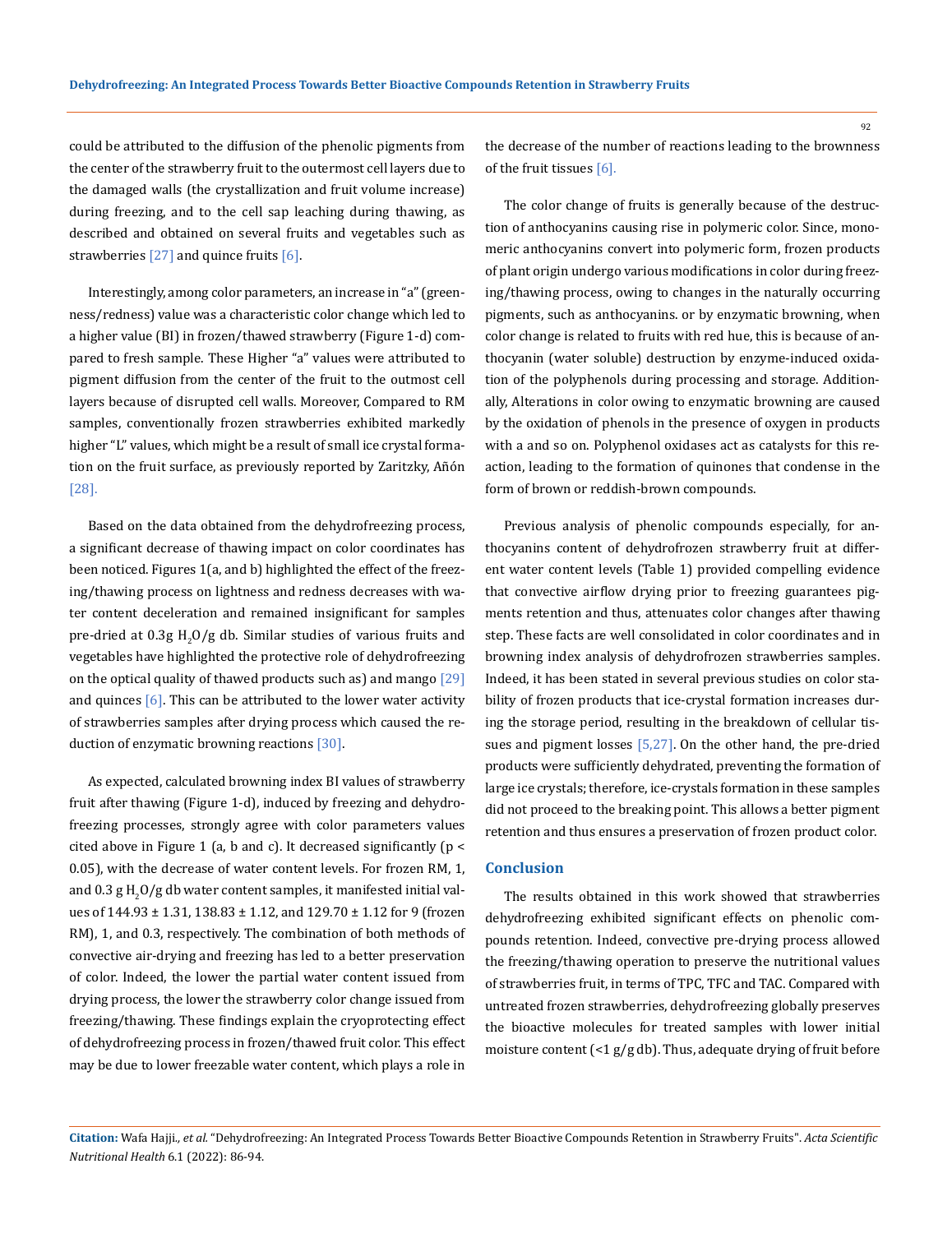freezing may be a relevant tool to maintain the stability of fruit nutritional quality.

This research work is a contribution to dehydrofreezing process investigation. It provides applied information on the coupling of air drying and conventional freezing processes impact on fruit quality. Hence, further studies on dehydrofreezing technology are needed to better monitoring and explaining the water dynamics of strawberries during dehydrofreezing.

### **Acknowledgement**

A short acknowledgement section can be written acknowledging the sources regarding sponsorship and financial support. Acknowledging the contributions of other colleagues who are not included in the authorship of this paper should also be added in this section. If there are no acknowledgements, then this section need not be mentioned in the paper. The authors acknowledge that this project is in the framework of a PhD MOBIDOC program and funded by the EU and administered by PASRI. Also, thanks to STI-FEN INDUSTRIES (Lebna, Tunisia) for the financial support and for providing raw material for this research.

### **Conflict of Interest**

The authors declare no conflict of interest.

### **Bibliography**

- 1. Hajji W., *et al*. "Stawberries: Antioxydant Properties and Preservation Processes, in Strawberries - Cultivation, Antioxidant Properties and Health Benefits (Hardcover)". N. Malone, Editor. nova science publishers (2014): 429.
- 2. Crecente Campo J., *et al*[. "Color, anthocyanin pigment, ascorbic](https://www.sciencedirect.com/science/article/abs/pii/S0889157512001159)  [acid and total phenolic compound determination in organic](https://www.sciencedirect.com/science/article/abs/pii/S0889157512001159)  [versus conventional strawberries \(Fragaria×ananassa Duch,](https://www.sciencedirect.com/science/article/abs/pii/S0889157512001159)  cv Selva)". *[Journal of Food Composition and Analysis](https://www.sciencedirect.com/science/article/abs/pii/S0889157512001159)* 28 (2012): [23-30.](https://www.sciencedirect.com/science/article/abs/pii/S0889157512001159)
- 3. Krzysztof P., *et al*[. "Recognition of color changes in strawberry](https://www.spiedigitallibrary.org/conference-proceedings-of-spie/10806/1080621/Recognition-of-color-changes-in-strawberry-juice-powders-using-self/10.1117/12.2503101.short?SSO=1)  [juice powders using self-organizing feature map".](https://www.spiedigitallibrary.org/conference-proceedings-of-spie/10806/1080621/Recognition-of-color-changes-in-strawberry-juice-powders-using-self/10.1117/12.2503101.short?SSO=1) *Proceed[ings of SPIE - The International Society for Optical Engineering](https://www.spiedigitallibrary.org/conference-proceedings-of-spie/10806/1080621/Recognition-of-color-changes-in-strawberry-juice-powders-using-self/10.1117/12.2503101.short?SSO=1)* [10806 \(2018\): 1-9.](https://www.spiedigitallibrary.org/conference-proceedings-of-spie/10806/1080621/Recognition-of-color-changes-in-strawberry-juice-powders-using-self/10.1117/12.2503101.short?SSO=1)
- 4. [Yanat M and T Baysal. "Effect of freezing rate and storage](https://www.researchgate.net/publication/331946258_Effect_of_freezing_rate_and_storage_time_on_quality_parameters_of_strawberry_frozen_in_modified_and_home_type_freezer)  [time on quality parameters of strawberry frozen in modified](https://www.researchgate.net/publication/331946258_Effect_of_freezing_rate_and_storage_time_on_quality_parameters_of_strawberry_frozen_in_modified_and_home_type_freezer)  and home type freezer". *[Hrvatski Časopis Za Prehrambenu](https://www.researchgate.net/publication/331946258_Effect_of_freezing_rate_and_storage_time_on_quality_parameters_of_strawberry_frozen_in_modified_and_home_type_freezer)*

*[Tehnologiju, Biotehnologiju I Nutricionizam](https://www.researchgate.net/publication/331946258_Effect_of_freezing_rate_and_storage_time_on_quality_parameters_of_strawberry_frozen_in_modified_and_home_type_freezer)* 13 (2018): 154- [158.](https://www.researchgate.net/publication/331946258_Effect_of_freezing_rate_and_storage_time_on_quality_parameters_of_strawberry_frozen_in_modified_and_home_type_freezer)

- 5. Hajji W., *et al*[. "Effect of partial drying intensity, frozen storage](https://link.springer.com/article/10.1007/s11694-019-00297-z) [and repeated freeze-thaw cycles on some quality attributes of](https://link.springer.com/article/10.1007/s11694-019-00297-z) dehydrofrozen quince fruit". *[Journal of Food Measurement and](https://link.springer.com/article/10.1007/s11694-019-00297-z) Characterization* [14.1 \(2020\): 353-365.](https://link.springer.com/article/10.1007/s11694-019-00297-z)
- 6. Hajji W., *et al*[. "Impact of initial moisture content levels, freez](https://www.tandfonline.com/doi/abs/10.1080/07373937.2018.1481867)[ing rate and instant controlled pressure drop treatment \(DIC\)](https://www.tandfonline.com/doi/abs/10.1080/07373937.2018.1481867) [on dehydrofreezing process and quality attributes of quince](https://www.tandfonline.com/doi/abs/10.1080/07373937.2018.1481867) fruits". *Drying Technology* [37.8 \(2019\): 1028-1043.](https://www.tandfonline.com/doi/abs/10.1080/07373937.2018.1481867)
- 7. AOAC, Association of official analytical chemists, in 567, K. Helrich (Ed.): Arlington: Virginia 22201, USA (1990).
- 8. Moraga G., *et al*[. "Compositional changes of strawberry due](https://www.researchgate.net/publication/227549838_Compositional_changes_of_strawberry_due_to_dehydration_cold_storage_and_freezing-thawing_processes) [to dehydration, cold storage and freezing-thawing processes".](https://www.researchgate.net/publication/227549838_Compositional_changes_of_strawberry_due_to_dehydration_cold_storage_and_freezing-thawing_processes) *[Journal of Food Processing and Preservation](https://www.researchgate.net/publication/227549838_Compositional_changes_of_strawberry_due_to_dehydration_cold_storage_and_freezing-thawing_processes)* 30.4 (2006): 458- [474.](https://www.researchgate.net/publication/227549838_Compositional_changes_of_strawberry_due_to_dehydration_cold_storage_and_freezing-thawing_processes)
- 9. Ben Haj Said L., *et al*[. "Instant controlled pressure drop \(DIC\)](https://link.springer.com/article/10.1007/s11694-020-00668-x) [assisted dehydrofreezing for improving freezing/thawing ef](https://link.springer.com/article/10.1007/s11694-020-00668-x)ficiency and apple fruit texture". *[Journal of Food Measurement](https://link.springer.com/article/10.1007/s11694-020-00668-x) [and Characterization](https://link.springer.com/article/10.1007/s11694-020-00668-x)* (2020): 1-8.
- 10. Alonzo-Macías M., *et al*[. "Comparative Study of the Effects of](https://www.researchgate.net/publication/257332796_Comparative_Study_of_the_Effects_of_Drying_Methods_on_Antioxidant_Activity_of_Dried_Strawberry_Fragaria_Var_Camarosa) [Drying Methods on Antioxidant Activity of Dried Strawberry](https://www.researchgate.net/publication/257332796_Comparative_Study_of_the_Effects_of_Drying_Methods_on_Antioxidant_Activity_of_Dried_Strawberry_Fragaria_Var_Camarosa) (Fragaria Var. Camarosa)". *[Journal of Food Research](https://www.researchgate.net/publication/257332796_Comparative_Study_of_the_Effects_of_Drying_Methods_on_Antioxidant_Activity_of_Dried_Strawberry_Fragaria_Var_Camarosa)* (2013): 2.
- 11. Aryal S., *et al*[. "Total Phenolic Content, Flavonoid Content and](https://pubmed.ncbi.nlm.nih.gov/30978964/) [Antioxidant Potential of Wild Vegetables from Western Nepal".](https://pubmed.ncbi.nlm.nih.gov/30978964/) *[Plants \(Basel, Switzerland\)](https://pubmed.ncbi.nlm.nih.gov/30978964/)* 8.4 (2019): 96.
- 12. Nowicka A., *et al*[. "Comparison of polyphenol content and](https://www.sciencedirect.com/science/article/abs/pii/S0308814618311567) [antioxidant capacity of strawberry fruit from 90 cultivars of](https://www.sciencedirect.com/science/article/abs/pii/S0308814618311567) [Fragaria × ananassa Duch".](https://www.sciencedirect.com/science/article/abs/pii/S0308814618311567) *Food Chemistry* 270 (2019): 32-46.
- 13. López-Ortiz A., *et al*[. "Understanding the drying kinetics of](https://www.sciencedirect.com/science/article/abs/pii/S1466856419306964) [phenolic compounds in strawberries: An experimental and](https://www.sciencedirect.com/science/article/abs/pii/S1466856419306964) density functional theory study". *[Innovative Food Science and](https://www.sciencedirect.com/science/article/abs/pii/S1466856419306964) [Emerging Technologies](https://www.sciencedirect.com/science/article/abs/pii/S1466856419306964)* 60 (2020): 102283.
- 14. Samoticha J., *et al*[. "The influence of different the drying](https://www.sciencedirect.com/science/article/abs/pii/S0023643815302917) [methods on chemical composition and antioxidant activity in](https://www.sciencedirect.com/science/article/abs/pii/S0023643815302917) chokeberries". *[LWT - Food Science and Technology](https://www.sciencedirect.com/science/article/abs/pii/S0023643815302917)* 66 (2015).
- 15. Ben Haj Said L., *et al*[. "Dehydrofreezing of Apple Fruits: Freez](https://link.springer.com/article/10.1007/s11947-015-1619-4)[ing Profiles, Freezing Characteristics, and Texture Variation".](https://link.springer.com/article/10.1007/s11947-015-1619-4) *[Food and Bioprocess Technology](https://link.springer.com/article/10.1007/s11947-015-1619-4)* 9 (2015): 252-261.

**Citation:** Wafa Hajji*., et al.* "Dehydrofreezing: An Integrated Process Towards Better Bioactive Compounds Retention in Strawberry Fruits". *Acta Scientific Nutritional Health* 6.1 (2022): 86-94.